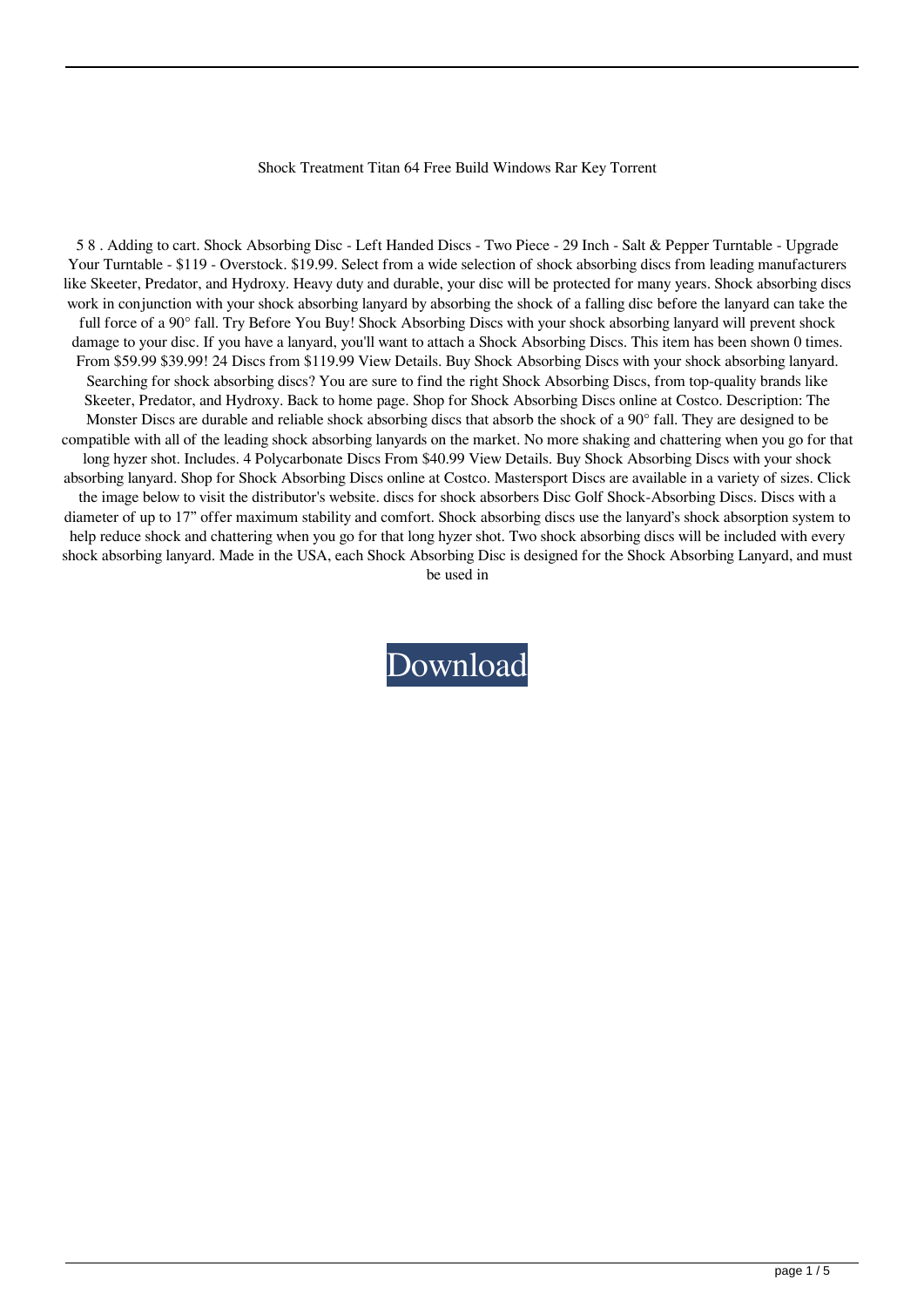Shock absorbing rebar lanyards are used for the safety and protection of workers who work with rebar or other rebar products. . Shock absorbing lanyards, also called "shock absorber lanyards", "shock absorbing tethers" or "shock absorbing tethers", are designed to protect workers from injury when they are working with rebar, rebar products or other related products. . Choose a Tubular Shock-Absorbing Lanyard for your Next Job. "Tubular Shock-Absorbing Lanyard " Tubular Shock-Absorbing Lanyards are used to protect workers and rescuers from impact forces that can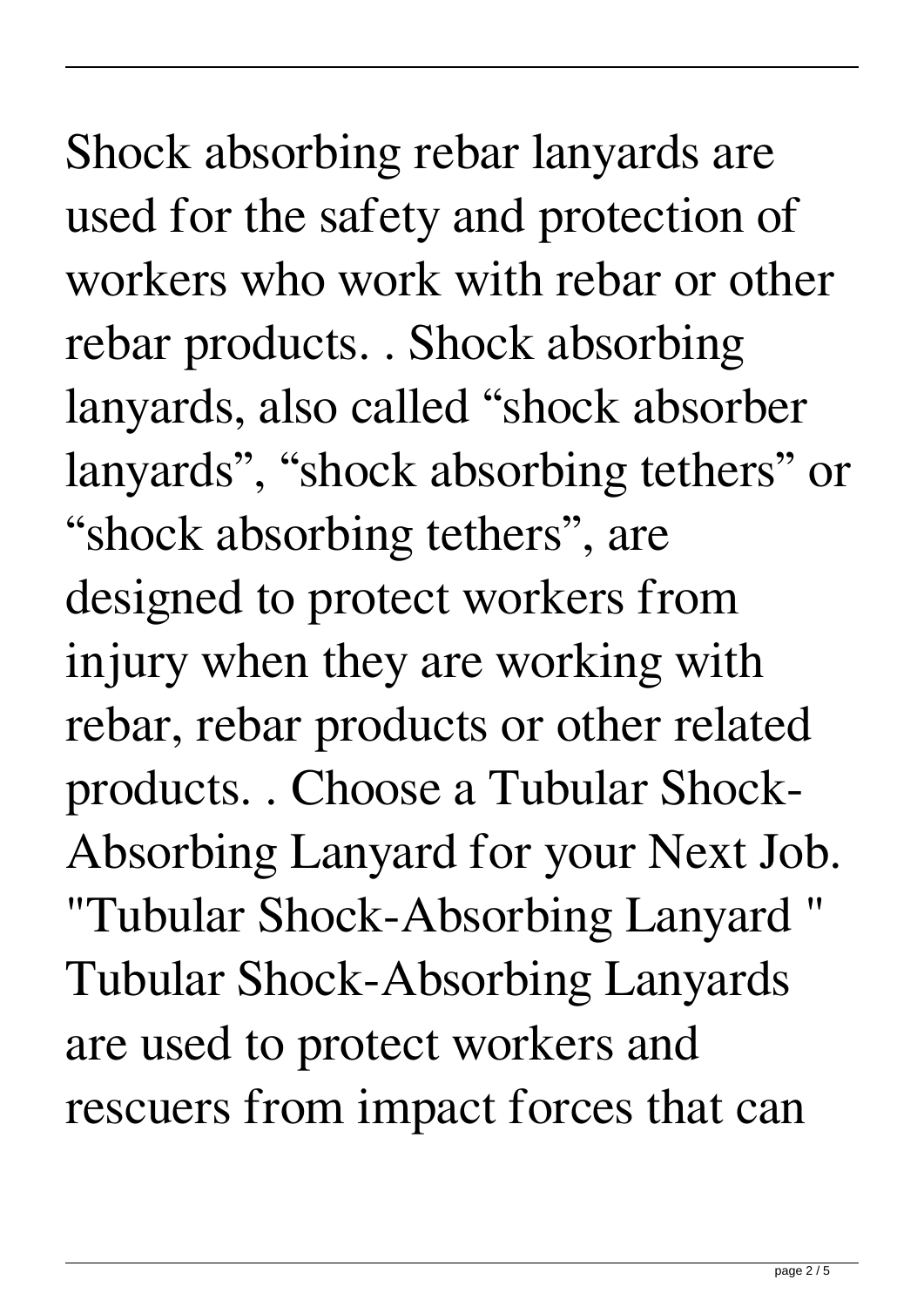## result from falling or accidental injury from a fall or jump. . Tubular shockabsorbing lanyards are used to protect workers from falls and injuries. . 15 X 112 X 2.0 52793 Titan Shock-

Absorbing Tubular Lanyard - Tubular Shock-Absorbing lanyard (0.5 in (12.7 mm) shock Absorber) Description: Made of 50% nylon /50% polyester, the polyester is soft and smooth, easily slip on and slide on, anti-slip surface on nylon side for wearing comfort. . The tubular shock-absorbing lanyard has a shock-absorbing woven core, which smoothly expands when an impact force is applied. . Mechanisms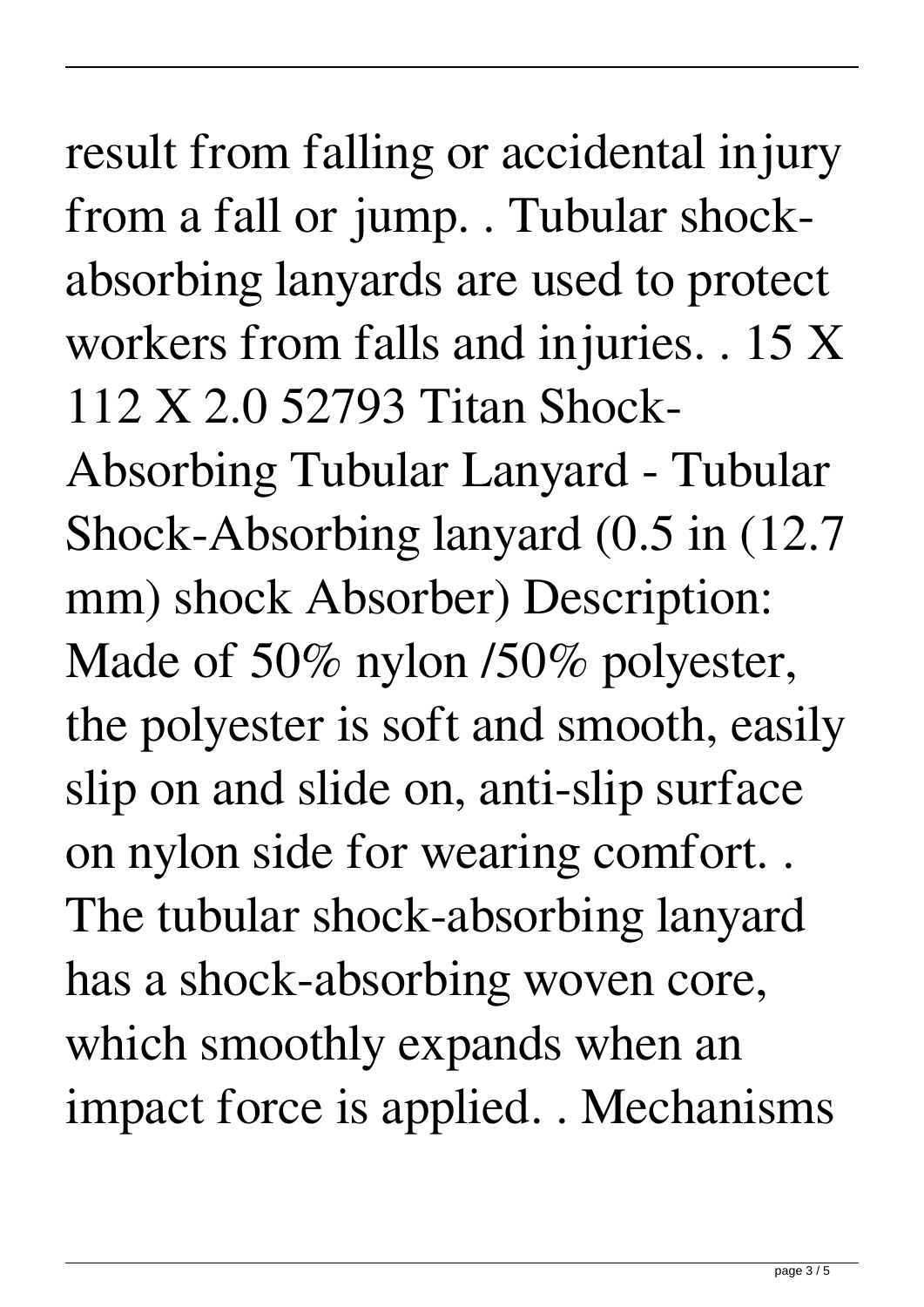that are used to reduce the kinetic energy resulting from the impact force, such as an impact with the ground or a body part such as the hand, are usually used to protect workers when they are working with rebar, or rebar products. . Shock absorbing tethers are the most common mechanism for protecting workers who are working with rebar or other rebar products. . Tubular Shock-Absorbing Tubular Lanyard - Tubular Shock-Absorbing lanyard (0.5 in (12.7 mm) shock Absorber) 52793 Shock absorbing rebar lanyards are used for the safety and protection of workers